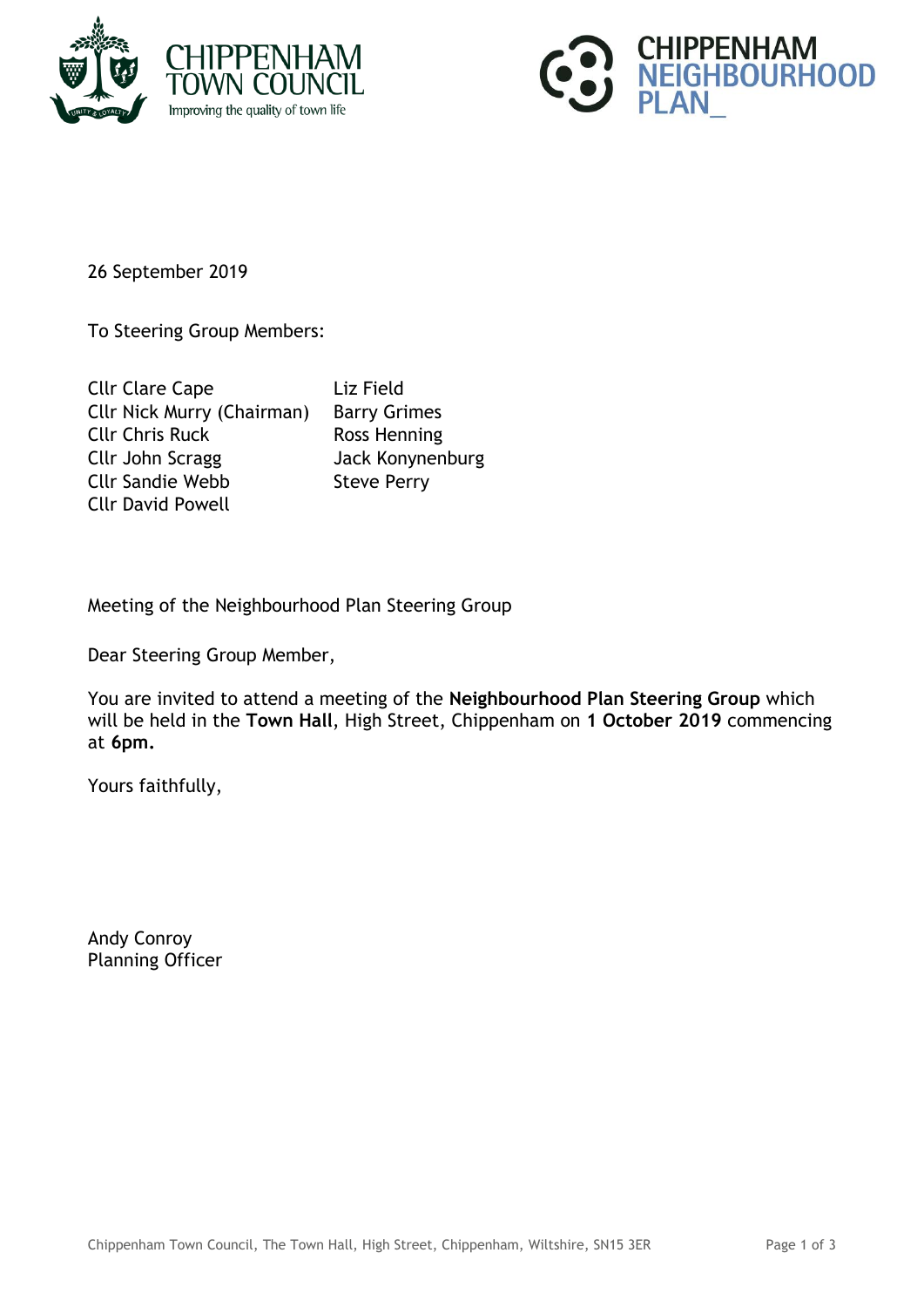## Agenda

Neighbourhood Plan Steering Group Meeting – 1 October 2019, 6pm, Town Hall

| 1. | <b>APOLOGIES FOR ABSENCE</b>                                                                                                                                                                                                                              |
|----|-----------------------------------------------------------------------------------------------------------------------------------------------------------------------------------------------------------------------------------------------------------|
| 2. | DECLARATION OF INTEREST                                                                                                                                                                                                                                   |
|    | All Members of the Steering Group are reminded to declare any<br>pecuniary or non-pecuniary interests they may have, in accordance<br>with the Town Council's latest approved Code of Conduct.                                                            |
| 3. | <b>MINUTES</b>                                                                                                                                                                                                                                            |
|    | To approve as a correct record and to sign the draft minutes of the<br>meeting held on Tuesday 3 September 2019 (copy attached).                                                                                                                          |
| 4. | <b>CHAIRMAN'S ANNOUNCEMENTS</b>                                                                                                                                                                                                                           |
| 5. | FEEDBACK FROM INDUCTION EVENT                                                                                                                                                                                                                             |
|    | Members to provide feedback on how they felt the Induction Event<br>went as a whole. What were the positives, what could be improved for<br>next time?                                                                                                    |
| 6. | <b>TOPIC GROUP REPORT BACK</b>                                                                                                                                                                                                                            |
|    | Topic Group Chairs/substitutes to feedback on discussions with their<br>Group at Induction Event                                                                                                                                                          |
|    | Topic Group Chairs/AC to confirm dates/venues of First Topic Group<br>Meetings                                                                                                                                                                            |
| 7. | FILE STORAGE/PROJECT MANAGEMENT                                                                                                                                                                                                                           |
|    | To agree, or amend, the File Storage & Project Management Protocol<br>(copy attached)                                                                                                                                                                     |
| 8. | <b>APPOINTMENT TO STEERING GROUP</b>                                                                                                                                                                                                                      |
|    | To receive, and consider, any application form(s) to join the Steering<br>Group to fill the vacant position                                                                                                                                               |
|    | Should there be more than one candidate applying, Members to agree<br>on the process for applying the agreed selection criteria                                                                                                                           |
| 9. | <b>COMMUNICATIONS PROTOCOL</b>                                                                                                                                                                                                                            |
|    | To discuss and agree on a strategy of how communications can be<br>regulated within Topic Groups. With so many people now involved<br>there is a need to be clear on who needs to know what and avoid<br>duplication, misunderstanding and inefficiencies |